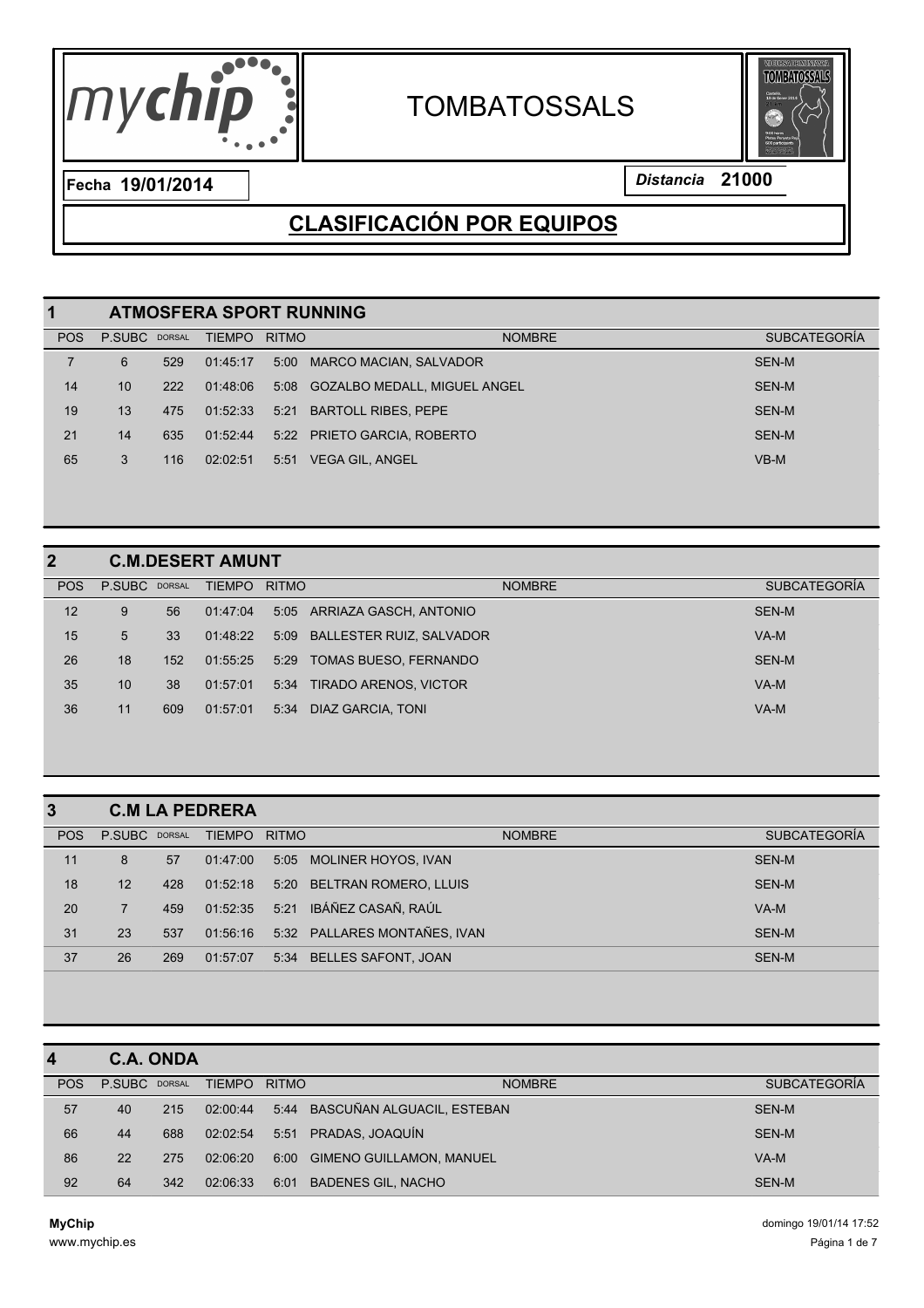



| $\boldsymbol{4}$ | <b>C.A. ONDA</b> |               |               |              |                            |                     |  |  |  |
|------------------|------------------|---------------|---------------|--------------|----------------------------|---------------------|--|--|--|
| <b>POS</b>       | P.SUBC           | <b>DORSAL</b> | <b>TIEMPO</b> | <b>RITMO</b> | <b>NOMBRE</b>              | <b>SUBCATEGORÍA</b> |  |  |  |
| 176              | 116              | 66            | 02:17:29      |              | 6:32 CARDONA POZUELO, IVAN | SEN-M               |  |  |  |
|                  |                  |               |               |              |                            |                     |  |  |  |

| 5          |               | MIM (MARATÓ I MITJA) |               |              |                              |                     |  |  |  |  |  |  |
|------------|---------------|----------------------|---------------|--------------|------------------------------|---------------------|--|--|--|--|--|--|
| <b>POS</b> | P.SUBC DORSAL |                      | <b>TIEMPO</b> | <b>RITMO</b> | <b>NOMBRE</b>                | <b>SUBCATEGORÍA</b> |  |  |  |  |  |  |
| 51         | 16            | 556                  | 01:59:40      |              | 5:41 FELIP BELENGUER, PEDRO  | VA-M                |  |  |  |  |  |  |
| 58         | וי            | 523                  | 02:01:02      |              | 5:45 BENEDITO FABRA, MANUEL  | $VB-M$              |  |  |  |  |  |  |
| 71         | 20            | 709                  | 02:03:39      | 5:53         | BELTRAN RENAU, LUIS          | VA-M                |  |  |  |  |  |  |
| 148        | 44            | 302                  | 02:14:38      | 6:24         | HUILLERY, JEAN-NOEL          | VA-M                |  |  |  |  |  |  |
| 161        | 48            | 148                  | 02:15:53      | 6:28         | <b>MESADO MONFORT, JORGE</b> | VA-M                |  |  |  |  |  |  |

| <b>ORPESACORRE</b> |     |               |      |               |                                                                                                                                                               |  |  |  |
|--------------------|-----|---------------|------|---------------|---------------------------------------------------------------------------------------------------------------------------------------------------------------|--|--|--|
|                    |     | <b>TIEMPO</b> |      | <b>NOMBRE</b> | <b>SUBCATEGORÍA</b>                                                                                                                                           |  |  |  |
| 11                 | 524 | 01:51:34      |      |               | SEN-M                                                                                                                                                         |  |  |  |
| 17                 | 360 | 01:59:52      |      |               | $VA-M$                                                                                                                                                        |  |  |  |
| 2                  | 654 | 02:02:27      |      |               | $VB-M$                                                                                                                                                        |  |  |  |
| 99                 | 204 | 02:14:55      | 6:25 |               | SEN-M                                                                                                                                                         |  |  |  |
| 249                | 358 | 02:47:10      | 7:57 |               | SEN-M                                                                                                                                                         |  |  |  |
|                    |     | P.SUBC DORSAL |      |               | <b>RITMO</b><br>5:18 REDON PASCUAL, MARC<br>5:42 MORENO MINGUILLAN, JOSE MIGUEL<br>5:49 REDON QUIXAL, OCTAVIO<br>RULL ALABAU, ANTONIO<br>POYATO SILLERO, IVAN |  |  |  |

|            |               |     | <b>CELTIC SUBMARI</b> |              |                                 |                     |
|------------|---------------|-----|-----------------------|--------------|---------------------------------|---------------------|
| <b>POS</b> | P.SUBC DORSAL |     | <b>TIEMPO</b>         | <b>RITMO</b> | <b>NOMBRE</b>                   | <b>SUBCATEGORÍA</b> |
| 75         | 51            | 406 | 02:03:51              | 5:53         | NEBRA TRIGUEROS, ALBERT         | SEN-M               |
| 81         | 56            | 453 | 02:05:28              |              | 5:58 SANICOLÁS GIMÉNEZ, PASQUAL | SEN-M               |
| 82         | 57            | 211 | 02:05:29              |              | 5:58 VAQUER FERRER, JOSE MARIA  | SEN-M               |
| 160        | 106           | 552 | 02:15:49              | 6:28         | <b>BORT SERRANO, RAMON</b>      | SEN-M               |
| 346        | 108           | 234 | 02:36:00              | 7:25         | BAUTISTA TUIXANS, FERNANDO      | VA-M                |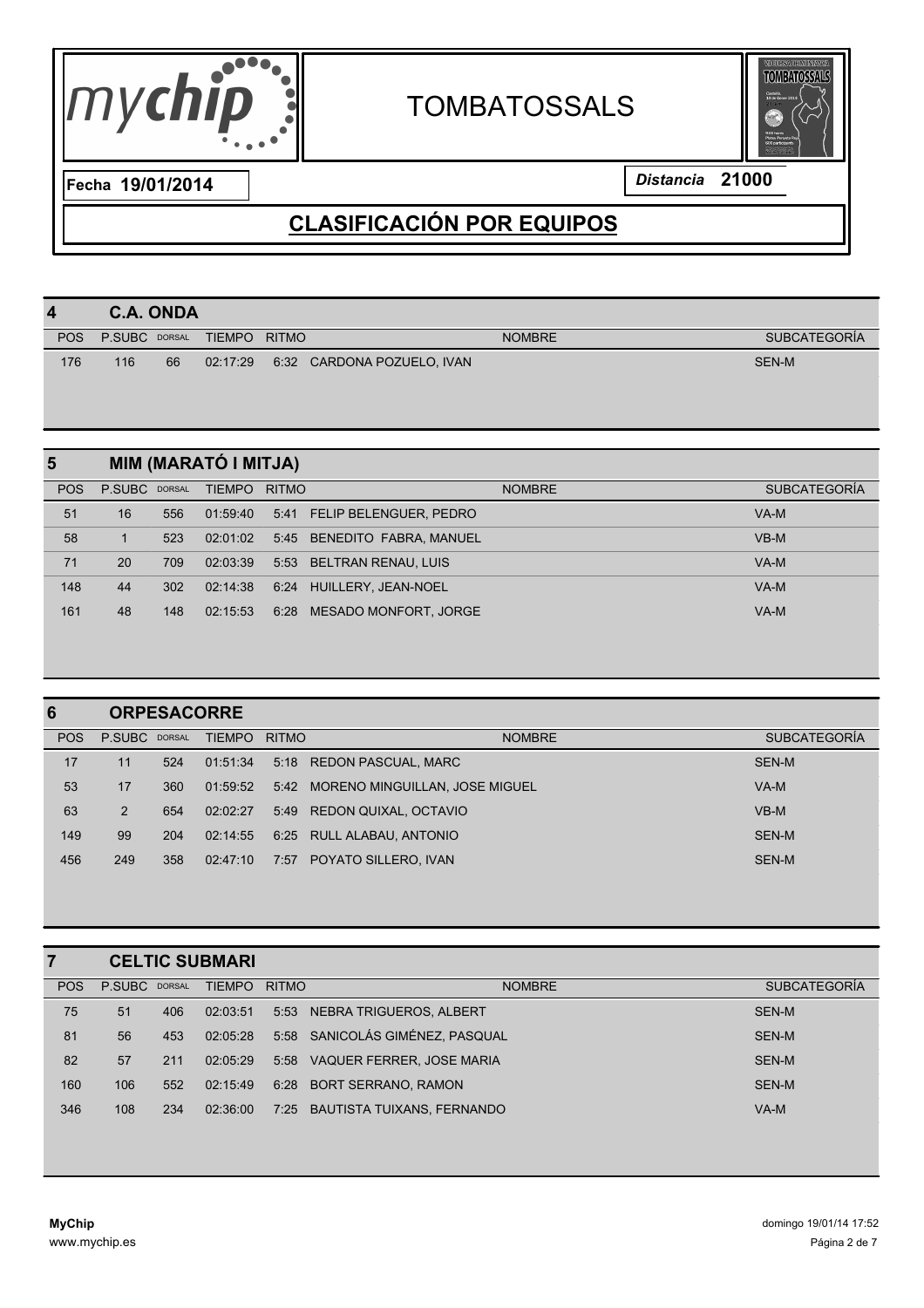

# **TOMBATOSSALS**



**19/01/2014** *Distancia* **21000 Fecha**

## **CLASIFICACIÓN POR EQUIPOS**

| 8          |               |     | <b>GRAO RUNNERS</b> |              |                                 |                     |
|------------|---------------|-----|---------------------|--------------|---------------------------------|---------------------|
| <b>POS</b> | P.SUBC DORSAL |     | <b>TIEMPO</b>       | <b>RITMO</b> | <b>NOMBRE</b>                   | <b>SUBCATEGORÍA</b> |
| 28         | 20            | 512 | 01:55:54            | 5:31         | LOPEZ AHICART, XAVIER           | <b>SEN-M</b>        |
| 74         | 50            | 209 | 02:03:46            |              | 5:53 OLIVARES RUIPEREZ, DAVID   | SEN-M               |
| 124        | 86            | 318 | 02:10:37            |              | 6:13 APARICI VILAR, HECTOR      | SEN-M               |
| 268        | 173           | 230 | 02:27:41            | 7:01         | OLIVARES RUIPÉREZ, RAMON        | SEN-M               |
| 314        | 95            | 90  | 02:31:56            | 7:14         | <b>GARCIA MESAS, JUAN PEDRO</b> | VA-M                |
|            |               |     |                     |              |                                 |                     |

#### **AMICS DEL CLOT**

| <b>POS</b> | P.SUBC DORSAL |     | TIEMPO   | <b>RITMO</b> | <b>NOMBRE</b>                         | <b>SUBCATEGORÍA</b> |
|------------|---------------|-----|----------|--------------|---------------------------------------|---------------------|
| 34         | 9             | 398 | 01:56:45 |              | 5:33 MARTINEZ RODRIGUEZ, MIGUEL ANGEL | VA-M                |
| 47         | 14            | 625 | 01:58:34 |              | 5:38 HIDALGO ROMERO, ANTONIO          | VA-M                |
| 69         | 19            | 572 | 02:03:36 |              | 5:53 PERIS GRANELL. RAMÓN             | VA-M                |
| 311        | 190           | 136 | 02:31:36 |              | 7:13 DAZA LOBON, DANIEL               | SEN-M               |
| 417        | 136           | 273 | 02:42:29 | 7:44         | MIRALLES BLANES, JOSE MARIA           | VA-M                |
|            |               |     |          |              |                                       |                     |

| 10         | <b>ARTANA AMUNT I AVALL</b> |     |               |              |                                  |                     |  |  |  |  |  |
|------------|-----------------------------|-----|---------------|--------------|----------------------------------|---------------------|--|--|--|--|--|
| <b>POS</b> | P.SUBC DORSAL               |     | <b>TIEMPO</b> | <b>RITMO</b> | <b>NOMBRE</b>                    | <b>SUBCATEGORÍA</b> |  |  |  |  |  |
| 55         | 38                          | 49  | 02:00:15      | 5:43         | <b>PLA RICO, JOSE MARIA</b>      | SEN-M               |  |  |  |  |  |
| 59         | 41                          | 197 | 02:01:40      | 5:47         | <b>RICO HERRERO, JUAN</b>        | SEN-M               |  |  |  |  |  |
| 77         | 21                          | 442 | 02:04:06      |              | 5:54 VILAR GALLART, JUAN VICENTE | VA-M                |  |  |  |  |  |
| 210        | 138                         | 388 | 02:21:28      | 6:44         | IBAÑEZ HERRERO. VICENTE          | SEN-M               |  |  |  |  |  |
| 445        | 244                         | 499 | 02:46:04      | 7:54         | ALVAREZ, EDUARDO                 | SEN-M               |  |  |  |  |  |

| 11         |               |     |               |              | <b>CLUB MUNTANYA VISTABELLA</b>  |                     |
|------------|---------------|-----|---------------|--------------|----------------------------------|---------------------|
| <b>POS</b> | P.SUBC DORSAL |     | <b>TIEMPO</b> | <b>RITMO</b> | <b>NOMBRE</b>                    | <b>SUBCATEGORÍA</b> |
| 30         | 22            | 588 | 01:56:15      |              | 5:32 GARGALLO GUAL, LOREN        | SEN-M               |
| 56         | 39            | 86  | 02:00:40      |              | 5:44 GARGALLO GUAL, ELADI        | SEN-M               |
| 179        | 118           | 279 | 02:18:02      |              | 6:34 GUAL GALLEN, JUAN CARLOS    | SEN-M               |
| 326        | 198           | 251 | 02:33:34      | 7:18         | <b>GIMENO BELLES, JOSE RAMON</b> | SEN-M               |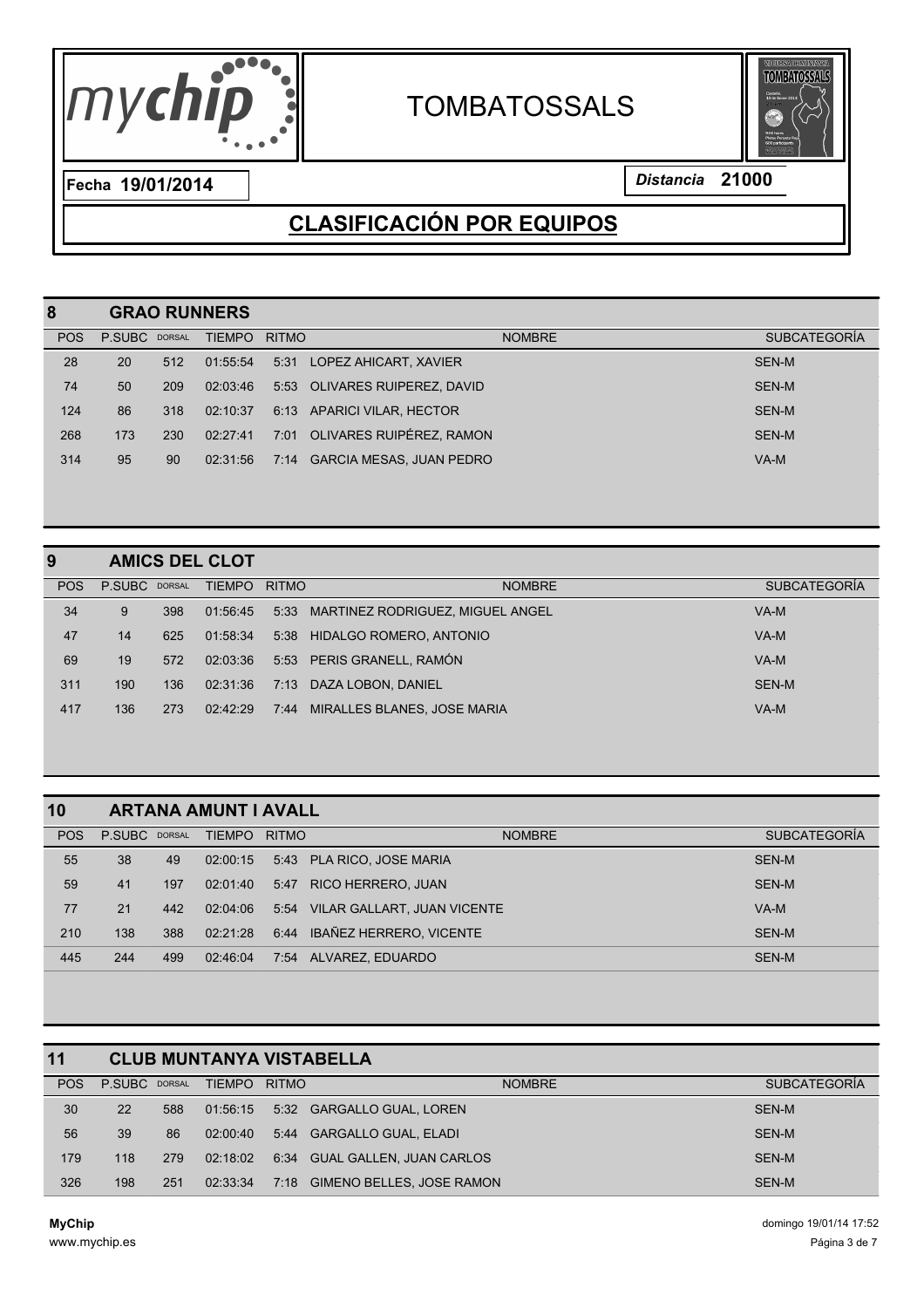



| <b>POS</b><br>P.SUBC DORSAL<br>TIEMPO RITMO<br><b>NOMBRE</b>           |                     |
|------------------------------------------------------------------------|---------------------|
|                                                                        | <b>SUBCATEGORÍA</b> |
| VA-M<br>415<br>70<br>134<br>02:42:25<br>7:44 SALVADOR MONFORT, ANTONIO |                     |

| 12         |               |                | <b>C.A. RUNNING CASTELLÓ</b> |              |                             |                     |
|------------|---------------|----------------|------------------------------|--------------|-----------------------------|---------------------|
| <b>POS</b> | P.SUBC DORSAL |                | <b>TIEMPO</b>                | <b>RITMO</b> | <b>NOMBRE</b>               | <b>SUBCATEGORÍA</b> |
| 41         | 12            |                | 01:57:27                     |              | 5:35 DOLS SEGURA, JOSE      | VA-M                |
| 61         | 18            | 5              | 02:02:15                     | 5:49         | VAZQUEZ LOPEZ, JOSE LUIS    | VA-M                |
| 186        | 53            | $\overline{4}$ | 02:19:08                     | 6:37         | ADSUARA SANAHUJA, JAVIER    | VA-M                |
| 307        | 188           | 12             | 02:30:58                     | 7:11         | PINARDELL MARTINEZ, VICENTE | SEN-M               |
| 414        | 233           |                | 02:42:25                     | 7:44         | MATEU RODRIGUEZ. ISMAEL     | SEN-M               |

| 13         |               |     | <b>CD. TEAM EVASION RUNNING</b> |              |                                       |                     |
|------------|---------------|-----|---------------------------------|--------------|---------------------------------------|---------------------|
| <b>POS</b> | P.SUBC DORSAL |     | <b>TIEMPO</b>                   | <b>RITMO</b> | <b>NOMBRE</b>                         | <b>SUBCATEGORÍA</b> |
| 6          | 5             | 511 | 01:44:47                        | 4:59         | TAILLEBRESSE, GUILLAUME               | SEN-M               |
| 93         | 25            | 632 | 02:06:40                        | 6:01         | <b>FUENTES CANO, FRANCISCO JAVIER</b> | $VA-M$              |
| 218        | 141           | 401 | 02:22:41                        | 6:47         | MARÍ ALEGRE, JUAN ALBERTO             | SEN-M               |
| 259        | 9             | 77  | 02:26:47                        | 6:59         | LLORENS MONTAÑES, VICENTE             | $VB-M$              |
| 509        | 277           | 248 | 02:55:21                        | 8:21         | DE PEDRO, MANUEL                      | SEN-M               |
|            |               |     |                                 |              |                                       |                     |

| 14         |        | <b>CAFE ANGEL</b> |               |              |                                    |                     |
|------------|--------|-------------------|---------------|--------------|------------------------------------|---------------------|
| <b>POS</b> | P.SUBC | DORSAL            | <b>TIEMPO</b> | <b>RITMO</b> | <b>NOMBRE</b>                      | <b>SUBCATEGORÍA</b> |
| 50         | 15     | 544               | 01:59:36      | 5:41         | <b>ESCRIG SANTAMARIA, ANGEL</b>    | $VA-M$              |
| 200        | 58     | 517               | 02:20:41      | 6:41         | LOPEZ SÁNCHEZ-MONTAÑÉS, JOAQUIN    | VA-M                |
| 216        | 65     | 660               | 02:22:26      |              | 6:46 BAUSA ARGILAGA, JORGE         | $VA-M$              |
| 269        | 80     | 605               | 02:27:42      | 7:02         | <b>TAPIADOR NAVAS, ANDRES</b>      | $VA-M$              |
| 270        | 81     | 114               | 02:27:42      |              | 7:02 ALCODORI MACIAN, MIGUEL ANGEL | VA-M                |
|            |        |                   |               |              |                                    |                     |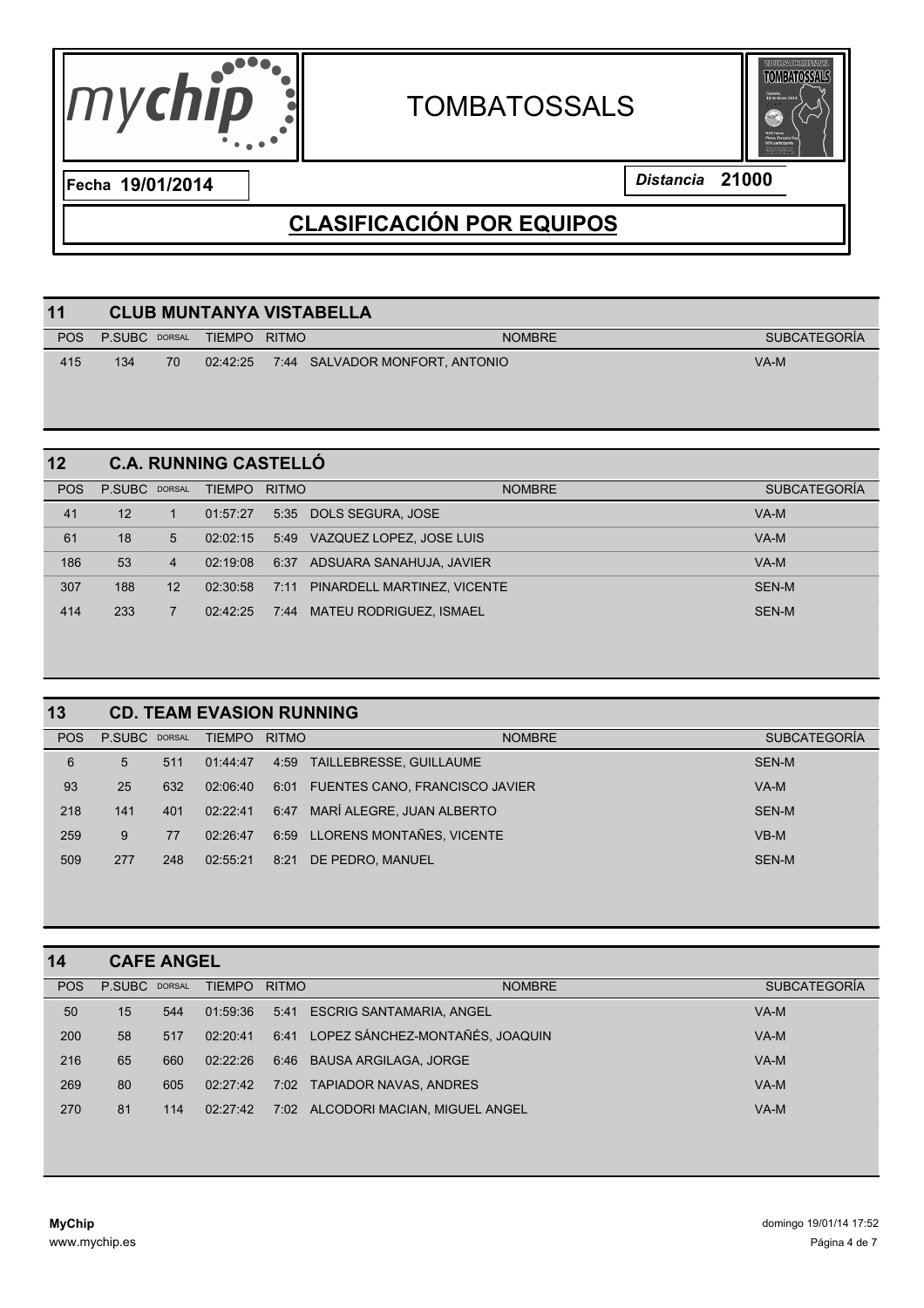

# **TOMBATOSSALS**



**19/01/2014** *Distancia* **21000 Fecha**

## **CLASIFICACIÓN POR EQUIPOS**

| 15         | <b>SABADO SABADETE</b> |     |               |              |                               |                     |  |  |  |
|------------|------------------------|-----|---------------|--------------|-------------------------------|---------------------|--|--|--|
| <b>POS</b> | P.SUBC DORSAL          |     | <b>TIEMPO</b> | <b>RITMO</b> | <b>NOMBRE</b>                 | <b>SUBCATEGORÍA</b> |  |  |  |
| 62         | 42                     | 330 | 02:02:20      | 5:49         | <b>BLANCO, RUBÉN</b>          | SEN-M               |  |  |  |
| 208        | 62                     | 32  | 02:21:20      |              | 6:43 ORTIZ PORCAR, DAVID      | VA-M                |  |  |  |
| 212        | 140                    | 81  | 02:21:35      | 6:44         | <b>BOSCH APARICI, EDUARDO</b> | SEN-M               |  |  |  |
| 255        | 77                     | 344 | 02:26:17      |              | 6:57 ALBERTO BELTRAN, ALFONSO | VA-M                |  |  |  |
| 301        | 185                    | 346 | 02:30:04      | 7:08         | MIRALLES GASCH, JORGE         | SEN-M               |  |  |  |
|            |                        |     |               |              |                               |                     |  |  |  |

#### **RUNNING CASI 40 VILAFAMES**

| 147<br>98<br>359<br>SEN-M<br>6:21 PITARCH GALLEGO, MARC<br>02:13:35<br>189<br>SEN-M<br>126<br>320<br>6:37<br>GOZALBO CASTILLO, TICO<br>02:19:16<br>205<br>135<br>TAMBORERO ARNAU, JOSE<br>SEN-M<br>6:43<br>151<br>02:21:09 | <b>POS</b> | P.SUBC DORSAL |     | <b>TIEMPO</b> | <b>RITMO</b> | <b>NOMBRE</b>                  | <b>SUBCATEGORÍA</b> |
|----------------------------------------------------------------------------------------------------------------------------------------------------------------------------------------------------------------------------|------------|---------------|-----|---------------|--------------|--------------------------------|---------------------|
|                                                                                                                                                                                                                            |            |               |     |               |              |                                |                     |
|                                                                                                                                                                                                                            |            |               |     |               |              |                                |                     |
|                                                                                                                                                                                                                            |            |               |     |               |              |                                |                     |
|                                                                                                                                                                                                                            | 254        | 165           | 599 | 02:26:08      | 6:57         | <b>GONZALEZ MARTINEZ, XIMO</b> | SEN-M               |
| 567<br>235<br>7:45 GALLEGO, FORES, ALEJANDRO<br>SEN-M<br>420<br>02:42:46                                                                                                                                                   |            |               |     |               |              |                                |                     |

| 17         |               |     | <b>ATLETISME VILA-REAL</b> |              |                              |                     |
|------------|---------------|-----|----------------------------|--------------|------------------------------|---------------------|
| <b>POS</b> | P.SUBC DORSAL |     | <b>TIEMPO</b>              | <b>RITMO</b> | <b>NOMBRE</b>                | <b>SUBCATEGORÍA</b> |
| 84         | 59            | 195 | 02:05:47                   | 5:59         | LOZANO SANCHEZ, JOSE ANTONIO | SEN-M               |
| 237        | 73            | 115 | 02:24:15                   |              | 6:52 PEREZ CABALLERO, DIEGO  | $VA-M$              |
| 292        | 183           | 31  | 02:29:04                   |              | 7:05 VIVO MUÑOZ, RUBEN       | SEN-M               |
| 300        | 91            | 423 | 02:29:56                   |              | 7:08 SERRANO GARCIA, ANTONIO | VA-M                |
| 345        | 17            | 668 | 02:35:55                   |              | 7:25 SEGARRA BARRERA, VICENT | $VB-M$              |

| 18         |               |     | <b>RUNNING CULLA</b> |              |                           |                     |
|------------|---------------|-----|----------------------|--------------|---------------------------|---------------------|
| <b>POS</b> | P.SUBC DORSAL |     | <b>TIEMPO</b>        | <b>RITMO</b> | <b>NOMBRE</b>             | <b>SUBCATEGORÍA</b> |
| 150        | 100           | 315 | 02:14:59             |              | 6:25 ALBERT RODA, NICOLAS | SEN-M               |
| 184        | 123           | 684 | 02:18:46             | 6:36         | MIRAVET MIRALLES, DIEGO   | SEN-M               |
| 338        | 204           | 500 | 02:34:58             | 7:22         | MIRAVET MIRALLES, HECTOR  | SEN-M               |
| 462        | 254           | 591 | 02:47:24             | 7:58         | DEALBERT COLOM. CARLOS    | SEN-M               |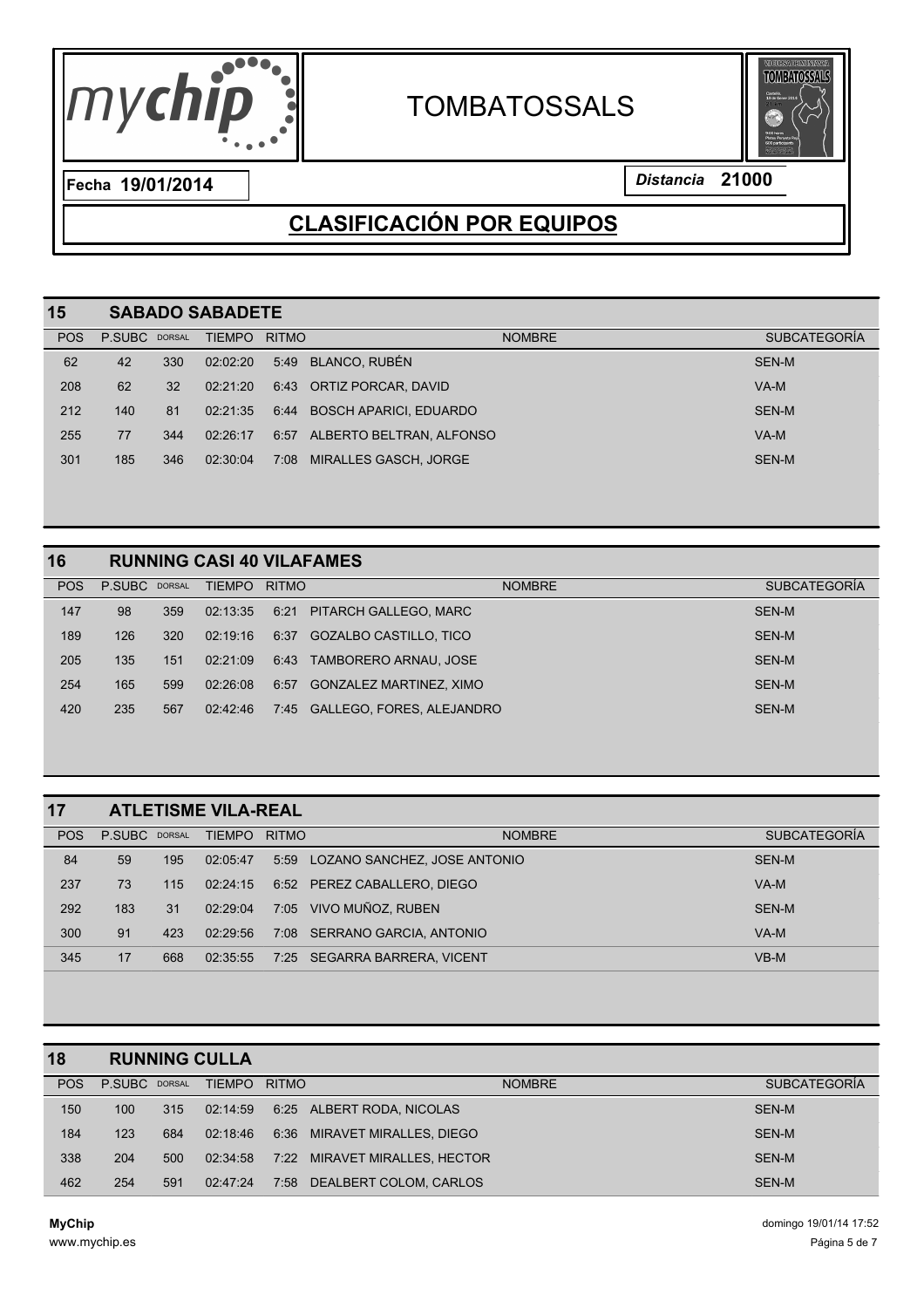



| 18         |               |    | <b>RUNNING CULLA</b> |              |                            |               |                     |
|------------|---------------|----|----------------------|--------------|----------------------------|---------------|---------------------|
| <b>POS</b> | P.SUBC DORSAL |    | <b>TIEMPO</b>        | <b>RITMO</b> |                            | <b>NOMBRE</b> | <b>SUBCATEGORÍA</b> |
| 469        | 257           | 61 | 02:47:53             | 7:59         | VIDAL VITAL, VICTOR MANUEL |               | <b>SEN-M</b>        |
|            |               |    |                      |              |                            |               |                     |

|     |     | <b>TIEMPO</b> |      | <b>NOMBRE</b> | <b>SUBCATEGORÍA</b>                                                                                                                                                                           |
|-----|-----|---------------|------|---------------|-----------------------------------------------------------------------------------------------------------------------------------------------------------------------------------------------|
| 104 | 206 | 02:15:42      | 6:27 |               | SEN-M                                                                                                                                                                                         |
| 156 | 96  | 02:24:33      |      |               | SEN-M                                                                                                                                                                                         |
| 206 | 387 | 02:36:06      |      |               | SEN-M                                                                                                                                                                                         |
| 24  | 349 | 02:38:41      |      |               | $VB-M$                                                                                                                                                                                        |
| 161 | 414 | 02:49:28      | 8:04 |               | VA-M                                                                                                                                                                                          |
|     |     | P.SUBC DORSAL |      |               | <b>CARAJILLO'S CUP TEAM</b><br><b>RITMO</b><br>DEL CORTE LORA, VÍCTOR<br>6:53 GARGALLO GARCIA, CLISERIO<br>7:26 LLEO TORRES, SALVADOR<br>7:33 LLEO USO, JOSMAN<br>AGRAIT EBRI. FRANCISCO JOSE |

| 20         | <b>TRIATLON EVASION CASTELLON</b> |     |               |              |                                |                     |  |  |  |  |
|------------|-----------------------------------|-----|---------------|--------------|--------------------------------|---------------------|--|--|--|--|
| <b>POS</b> | P.SUBC DORSAL                     |     | <b>TIEMPO</b> | <b>RITMO</b> | <b>NOMBRE</b>                  | <b>SUBCATEGORÍA</b> |  |  |  |  |
| 169        | 112                               | 103 | 02:16:26      | 6:29         | DOMINGO-ARNAU DE CASTRO, JORGE | SEN-M               |  |  |  |  |
| 201        | 59                                | 592 | 02:20:49      | 6:42         | DOLZ DIAGO, JOSE               | $VA-M$              |  |  |  |  |
| 370        | 214                               | 478 | 02:38:27      |              | 7:32 SANGÚESA TENA, VICTOR     | SEN-M               |  |  |  |  |
| 389        | 126                               | 673 | 02:40:20      | 7:38         | MONZONIS RALLO, MANUEL         | VA-M                |  |  |  |  |
| 475        | 160                               | 563 | 02:49:17      | 8:03         | CASTAÑO SANLLEHY, GENIS        | VA-M                |  |  |  |  |
|            |                                   |     |               |              |                                |                     |  |  |  |  |

| 21         |               |     | <b>AGC CORRE O DERRAMA</b> |              |                                  |                     |
|------------|---------------|-----|----------------------------|--------------|----------------------------------|---------------------|
| <b>POS</b> | P.SUBC DORSAL |     | <b>TIEMPO</b>              | <b>RITMO</b> | <b>NOMBRE</b>                    | <b>SUBCATEGORÍA</b> |
| 278        | 84            | 687 | 02:28:03                   | 7:03         | DE LIBANO SIDRO, PEDRO PABLO     | VA-M                |
| 290        | 87            | 457 | 02:28:57                   |              | 7:05 CALVO ARMENTA, RODO         | VA-M                |
| 327        | 101           | 471 | 02:33:37                   |              | 7:18 AVIA MARTÍNEZ, RAMON        | VA-M                |
| 425        | 236           | 122 | 02:43:57                   |              | 7:48 CLAUSELL MARTÍ, JOSÉ MANUEL | SEN-M               |
| 487        | 163           | 694 | 02:52:30                   | 8:12         | MARTÍNEZ ROMERO. DAVID           | VA-M                |
|            |               |     |                            |              |                                  |                     |